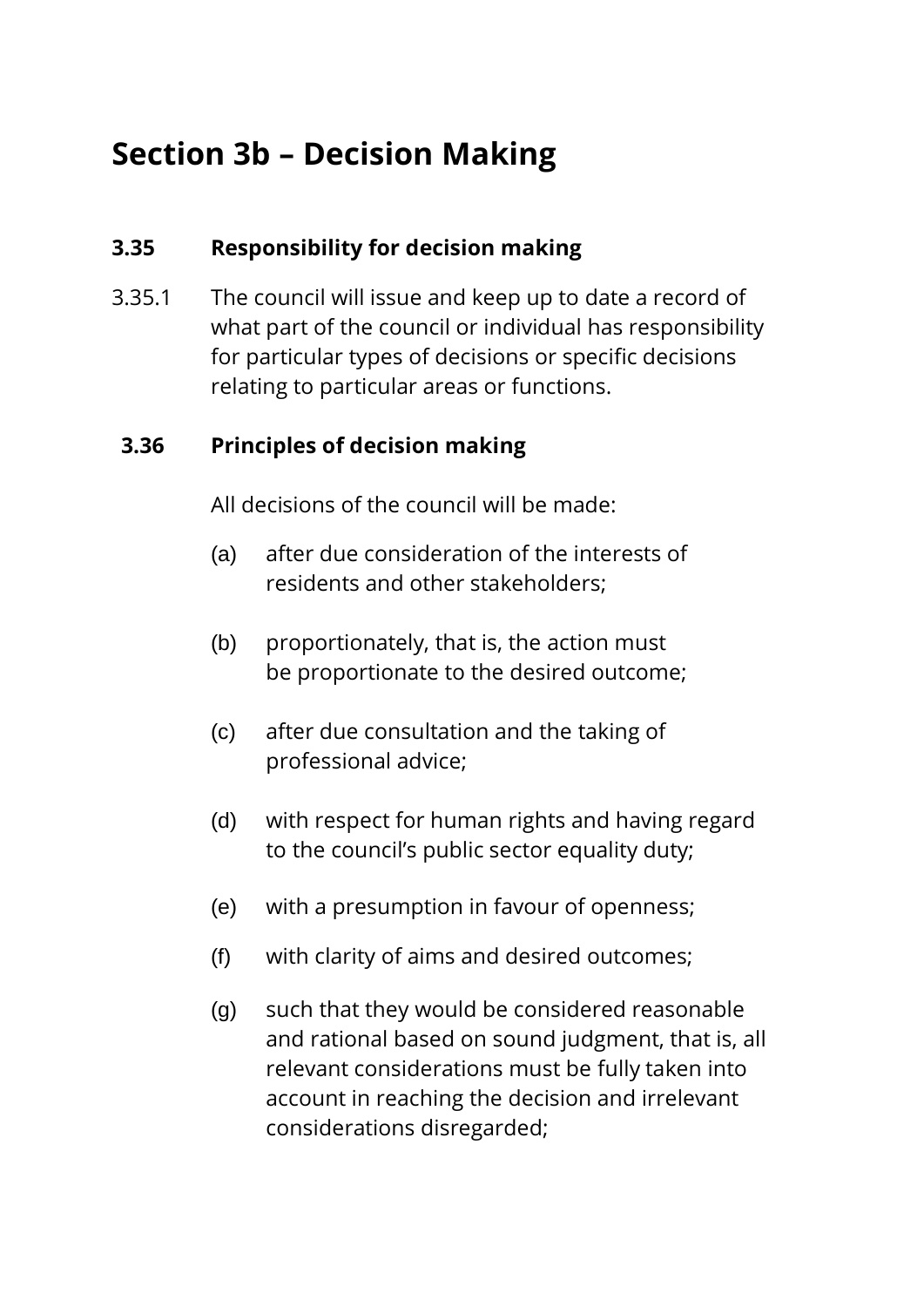- (h) in the case of 'Quasi-Judicial' decisions, for example a decision as to whether or not to grant a licence, with a fair hearing conducted in accordance with the rules of natural justice afforded to the person who is the subject of the decision;
- (i) in accordance with the Policy Framework; in compliance with council's schemes of delegation, financial rules and instructions relating to contracts; and
- (j) with an accompanying explanation of what options were considered and the reasons for the decision in accordance with the Local Authorities (Executive Arrangements) (Meetings and Access to Information) (England) Regulations 2012*.*

# **3.37 Types of decision**

- 3.37.1 **Decisions reserved to Council**: Decisions relating to the Budget and Policy Framework functions and those to be made by Council listed in Section 3 will be made by Council and not delegated.
- 3.37.2 **Executive decisions**: Executive decisions relate to executive functions determined by law and the provisions of this Constitution. Any decision taken within the council is an executive decision unless it relates to:
	- (a) any matter listed in paragraphs 3.2 and 3.3 of this Constitution as these are matters reserved for Council to decide; or
	- (b) a local choice function which has not been designated to the Executive in the table in Section 3c of this Constitution; or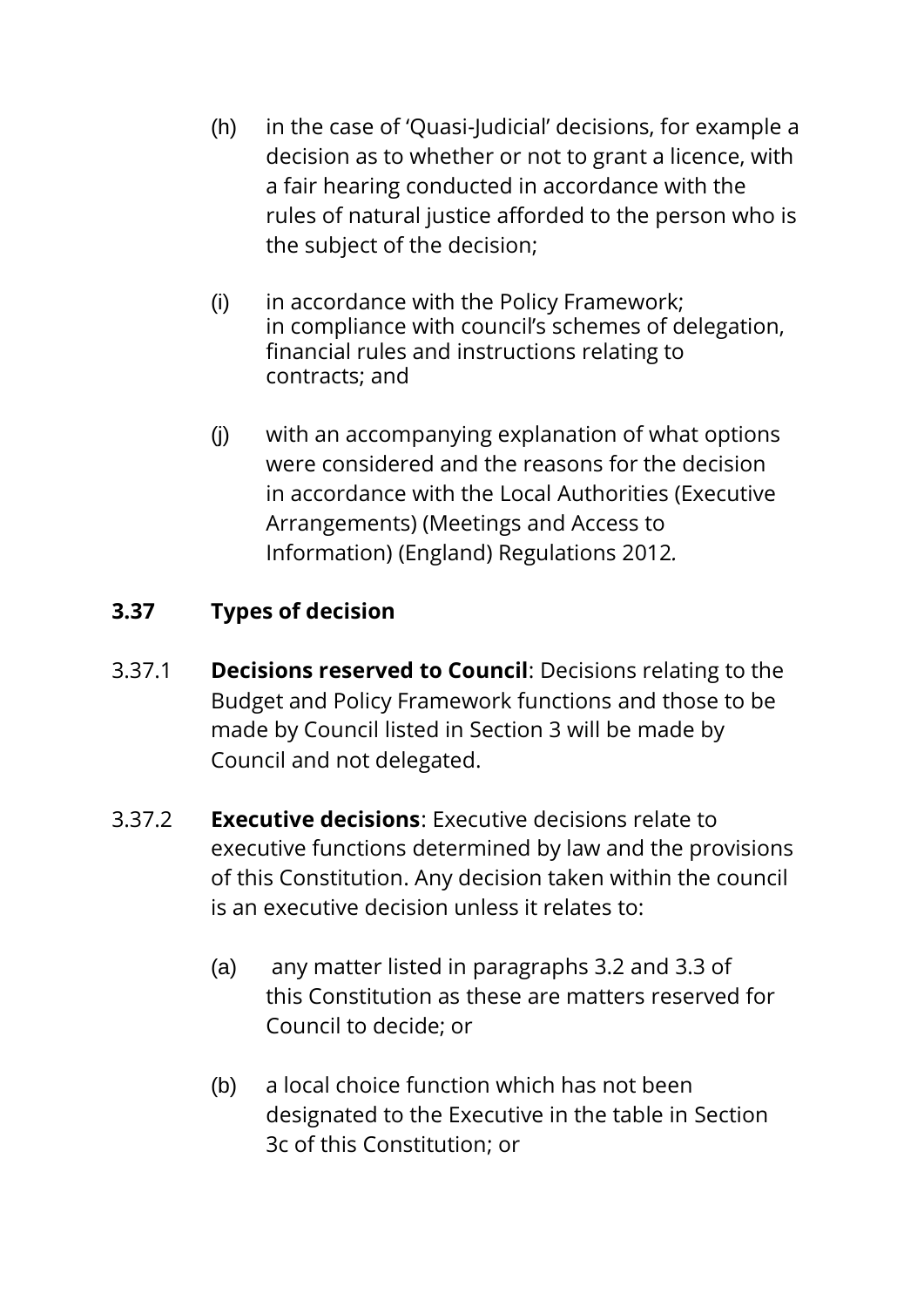- (c) a non-executive function which the Council has delegated to a committee of the Council to determine, as covered in Sections 5 to 8 of this Constitution, or by an officer. These decisions are further defined in paragraph 3.37.5 below.
- 3.37.3 Executive decisions may be taken by:
	- (a) the Executive meeting together; or
	- (b) individual Executive Members in line with their portfolios and delegations listed in Section 4 of this Constitution;
	- (c) a Committee of the Executive in line with any authority delegated to the Committee; or
	- (d) by an Executive Member or officer if authority to make that decision has been specifically delegated by the Executive or the Leader of the Council.
- 3.37.4 A decision taker may only make an executive decision in accordance with the requirements of the Executive Procedure Rules set out in Section 4 of this Constitution.
- 3.37.5 **Other decisions**. Decisions which are not executive decisions nor reserved to Council shall be taken by:
	- (a) Council;
	- (b) a Committee to which Council has delegated power to act on its behalf; or
	- (c) specific Officers to whom powers have been delegated. In reaching such decisions, Officers to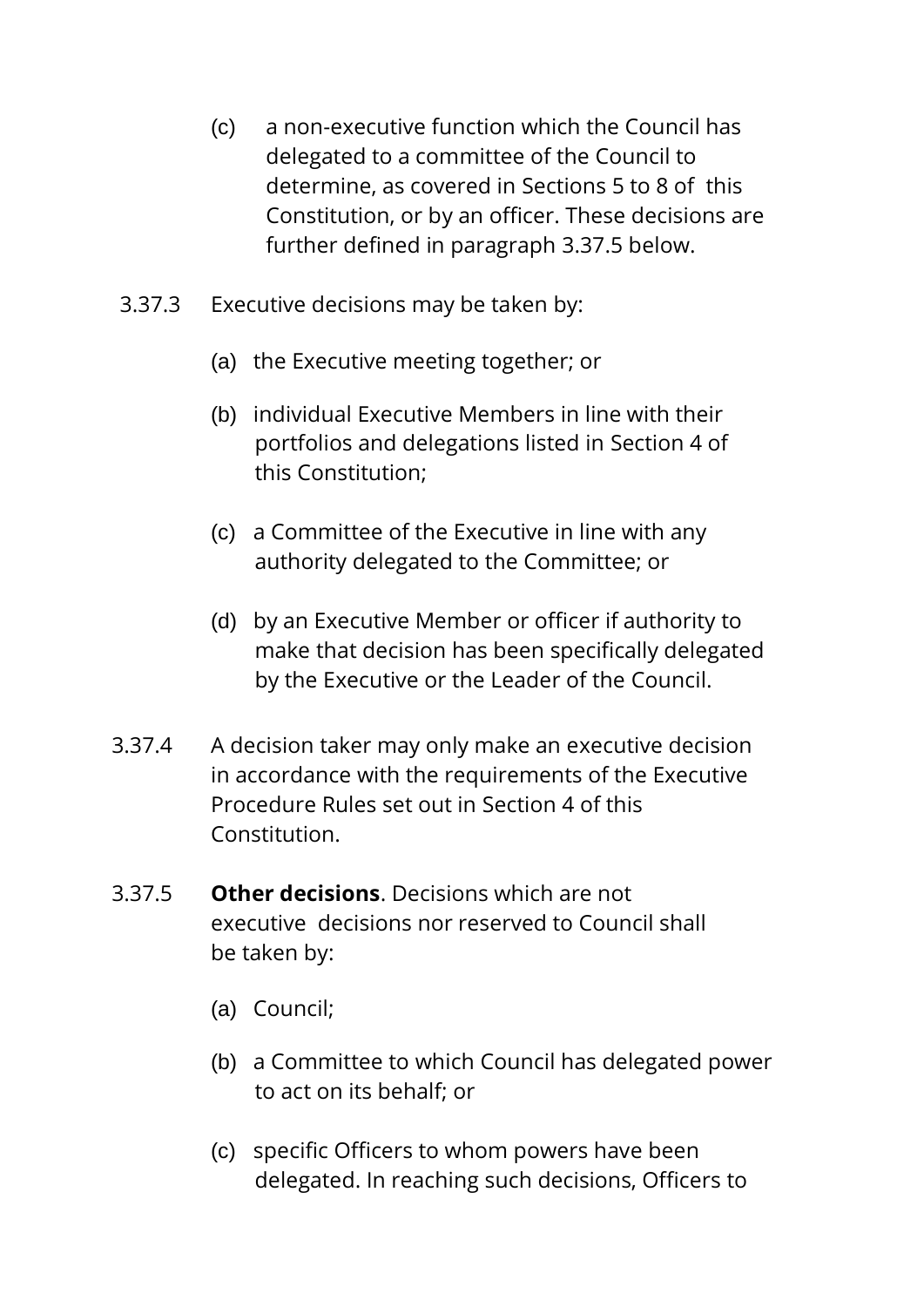whom powers have been delegated may consult the Chairman of the relevant Committee where to do so is expedient, and shall do so where an earlier decision so requires.

- 3.37.6 **Key Decisions**. A Key Decision is an executive decision which is likely to:
	- (a) result in new expenditure, income or savings of more than £200,000 in relation to the council's revenue or capital budget, this being deemed significant having regard to the council's overall budget; or
	- (b) be significant in terms of its effects on communities living or working in an area consisting of two or more Wards.
- 3.37.7 Provisions for taking Key Decisions in cases of urgency where they have not been included in the decisions plan are set out in the Access to Information Procedure Rules in Section 12 of this Constitution.
- 3.37.8 **Non-Key Decisions**. A Non-Key Decision is an executive decision that does not meet either criterion of a Key Decision as laid out above.

### **3.38 Referral of decision making to higher authority**

3.38.1 An individual or body to whom power to make a decision has been delegated may decline to make that decision and refer it for decision by the relevant Committee, Executive Member, the Leader or by Council as appropriate

#### **3.39 Decision making**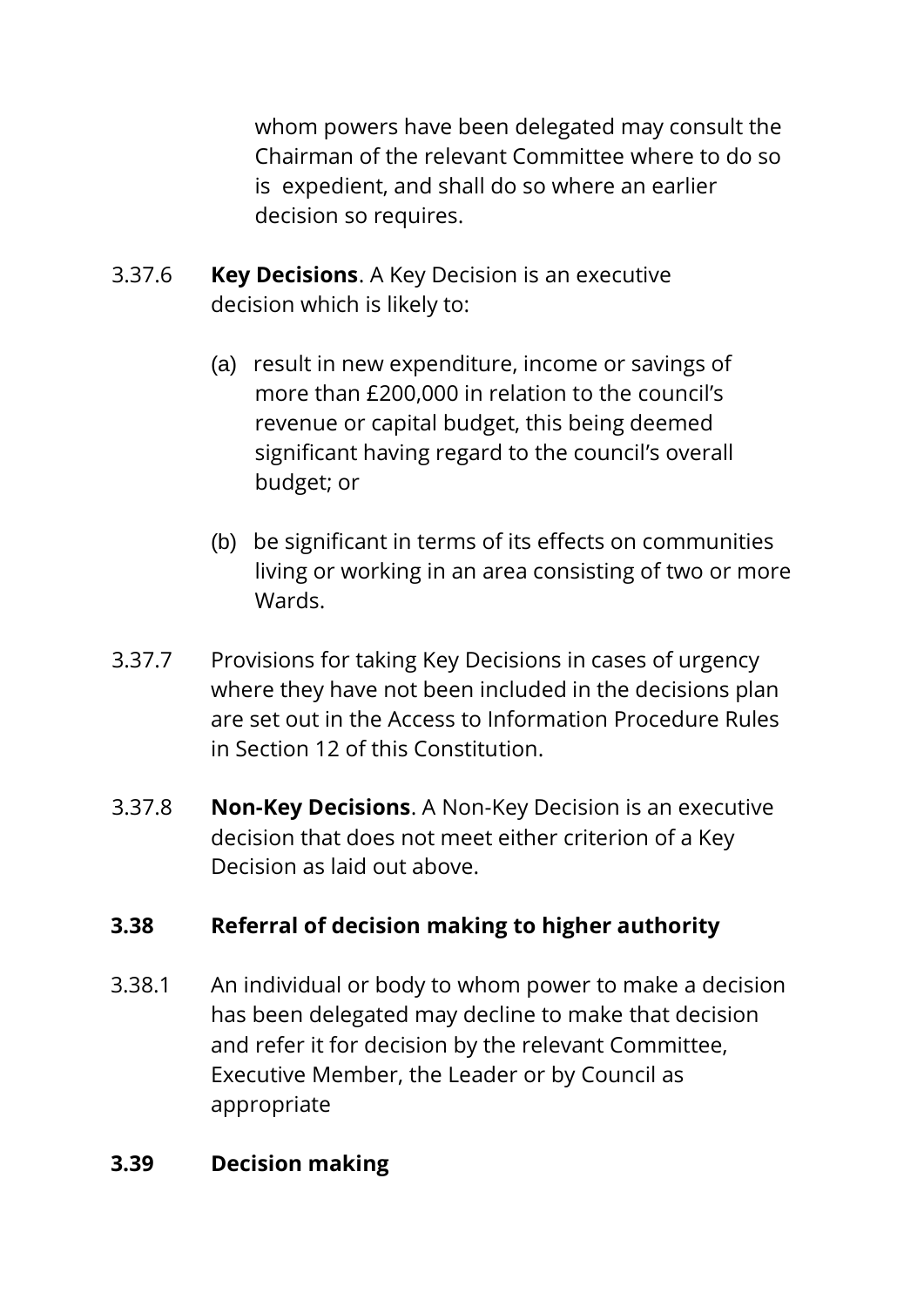Subject to paragraph 3.40 below, making and recording decisions will be subject to the following provisions in this Constitution:

- (a) the Council meeting will follow the Council Procedures Rules set out in Section 3 of this Constitution when considering any matter;
- (b) the Executive will follow the Executive Procedures Rules set out in Section 4 of this Constitution when considering any matter;
- (c) the Overview and Scrutiny Committee will follow the Scrutiny Procedures Rules set out in Section 5 of this Constitution when considering any matter and recording decisions;
- (d) other Council and Executive Committees and Sub-Committees will follow those parts of the Council Procedures Rules set out in Section 3 of this Constitution as apply to them; and
- (e) Officers making key or non-key executive decisions under delegated authority will follow those parts of the Executive Procedures Rules set out in Section 4 of this Constitution as are applicable
- (f) Officers making other decisions shall consult as required under the delegated authority and shall record the decision on an Openness in Local Government form.

### **3.40 Quasi-Judicial decision making by Council bodies**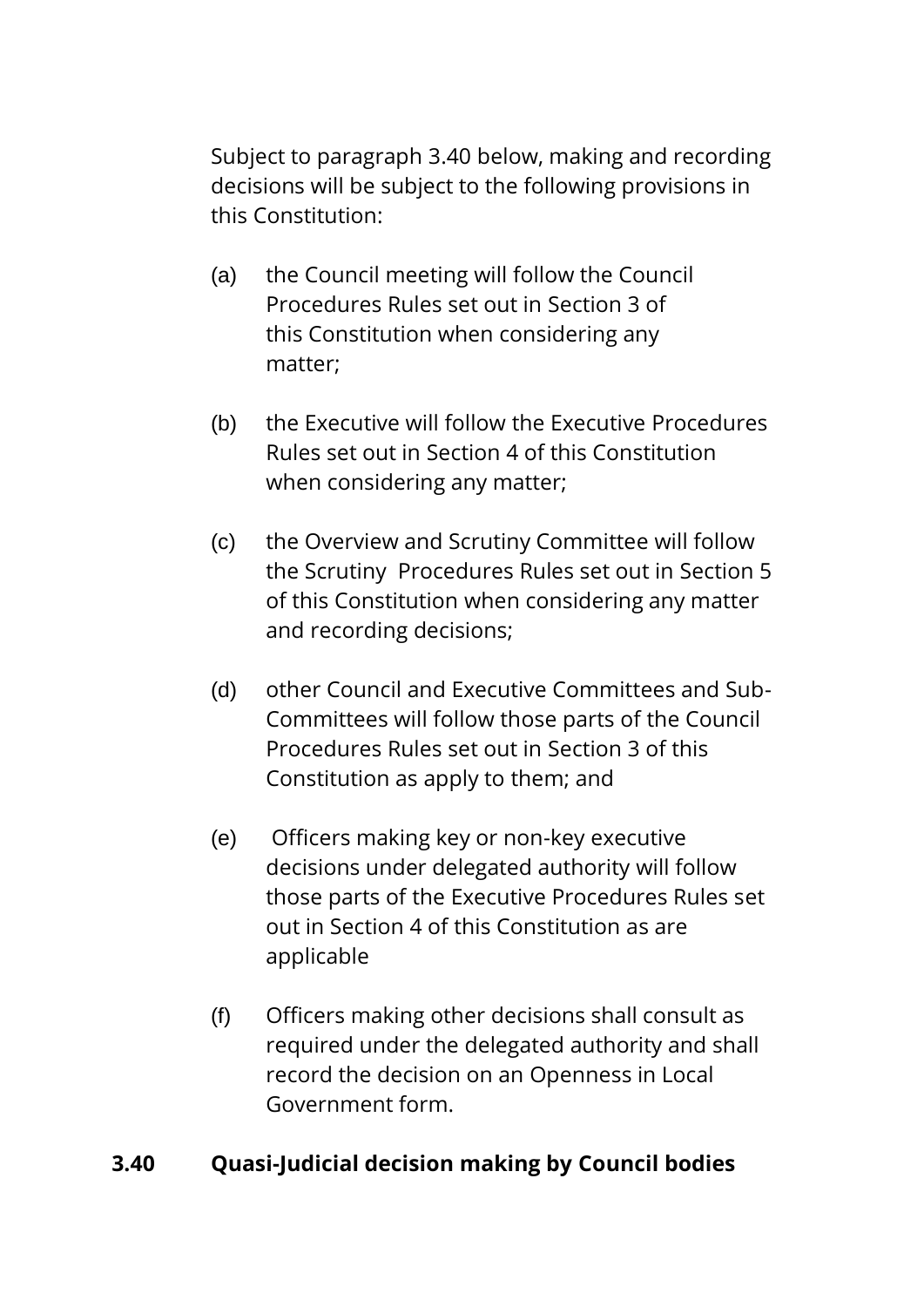The Council, a Member or an officer acting in a quasijudicial manner or determining/considering (other than for the purposes of giving advice) the civil rights and obligations or the criminal responsibility of any person will follow a proper procedure which accords with the requirements of natural justice and the right to a fair trial contained in Chapter 6 of the European Convention on Human Rights.

### **3.41 Party Whip**

- 3.41.1 The Party Whip is understood to mean any instructions given by or on behalf of a Political Group to any Member who is a member of that group as to how that Member shall speak or vote, or the application or threat to apply any sanctions by the group in respect of that Member should they speak or vote in any particular manner.
- 3.41.2 There shall be no Party Whip at meetings of:
	- (a) the Development Management Committee;
	- (b) the District Planning Executive Panel;
	- (c) the Overview and Scrutiny Committee;
	- (d) the Audit and Governance Committee and any Sub-Committee;
	- (e) the Licensing Committee, and any Sub-Committee, when it is determining licences and conducting hearings; and
	- (f) any other Committees where the Committee meets to determine applications, hearings, appointments